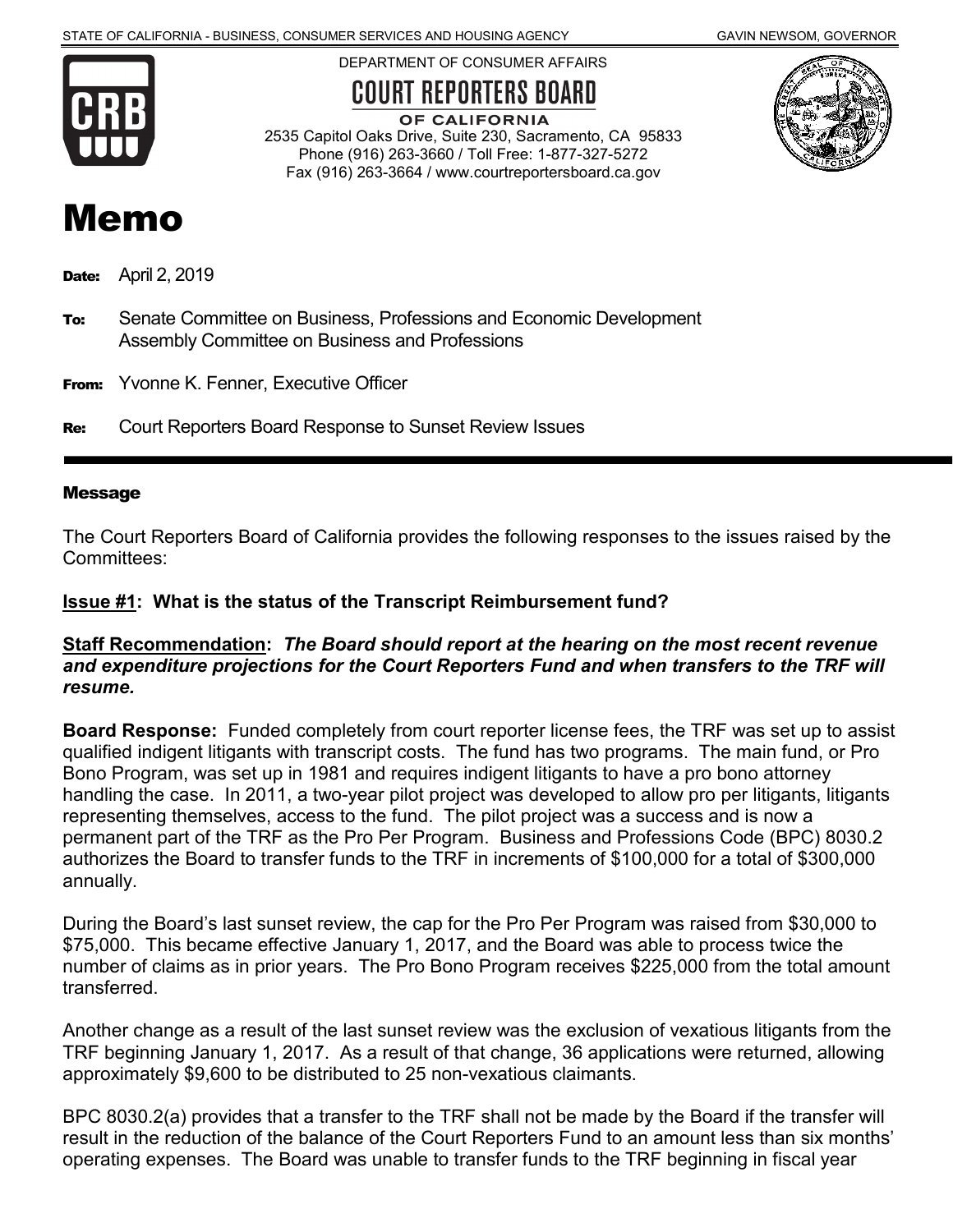Court Reporters Board Response to Sunset Review Issues April 2, 2019 Page 2 of 6

2017-18. The Board was able to continue to process applications received through July 6, 2017, with the remaining funds previously transferred to the TRF. At the time the TRF ran out of money, the Board's fee increase regulations package was still under Department and Agency review and had not yet been submitted to OAL for review. Therefore, it was deemed prudent to send the remaining applications back to the claimants with information on how to resubmit when the fund reopened.

The license fee increase portion of the regulations package was approved and became effective January 1, 2019. The latest revenue and expenditure projections indicate that a transfer can be made in July 2020. The Board is working with DCA Budgets to closely follow revenue projections monthly as the license fee increase goes through its first year of implementation. By February of 2020, we will have a full year of data with the increase in place, which will allow us to better project when a transfer could be made. The intention is to transfer \$100,000 as soon as the Board is able to do so without compromising the required six months' operating expenses reserve.

### **Issue #2: Should certified shorthand reporters be allowed to use "voice writing" systems?**

**Staff Recommendation:** *The Business & Professions Code should be amended to clarify that voice writing is authorized as a method of shorthand reporting. Further, the Business and Professions Code should be amended to require a certified shorthand reporter to demonstrate competence, through the practical examination, in whichever or both forms of shorthand reporting that the reporter would then be authorized to use under the certification.*

**Board Response:** At its July 2018 meeting, the Board was able to view a demonstration of voice writing realtime technology. It became apparent to the Board that voice writing and steno writing are the same skill but using differing technologies to capture the shorthand. Because of the similarity, voice writers will be able to take the exact same examination in order to become certified.

The Board originally proposed testing current licensees who want to switch from steno writing to voice writing but discovered it does not have legislative authority to do so. Legislative staff recommends demonstrating competency in either or both methods, grandfathering in all current licensees as steno writers. A legislative change will be needed to affirm that current certificate holders will have to retest the skills portion of the exam if they wish to change reporting methodologies.

The Board is happy to place the legislative staff recommendations on the next meeting agenda for consideration.

### **Issue #3: Should the Board require certified shorthand reporters to meet new continuing education requirements?**

**Staff Recommendation:** *The Board should report to the committees on what information it believes should be included in a continuing education requirement, who would provide such continuing education, at what cost [to] certified shorthand reporters, and whether there are any other means available to the Board to assist certified shorthand reporters in keeping apprised of changes in law or regulation.*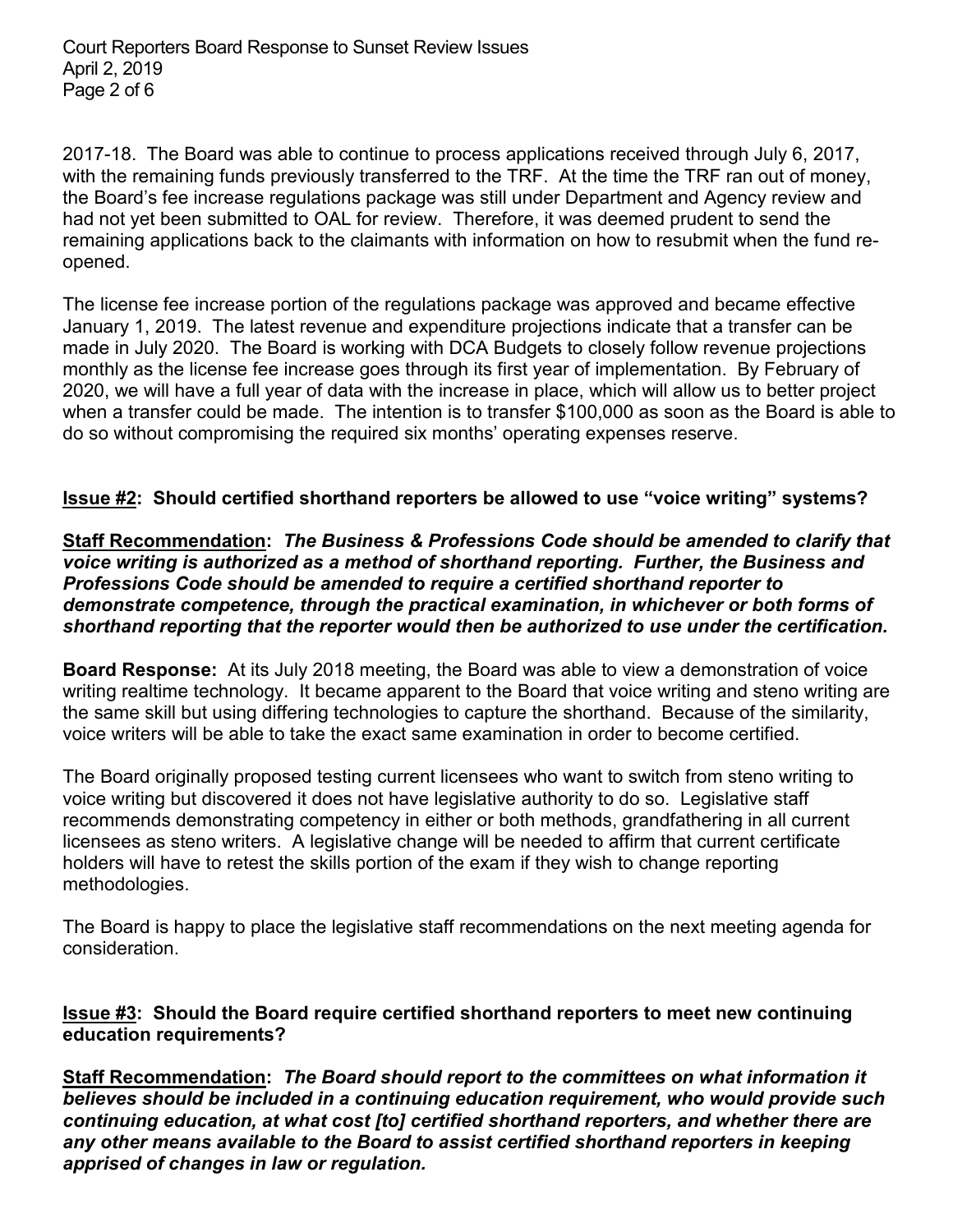Court Reporters Board Response to Sunset Review Issues April 2, 2019 Page 3 of 6

**Board Response:** A continuing education requirement of 30 hours over a three-year period, which is similar to the requirements to maintain national certification, is the Board's recommendation. Additionally, 10 of those hours should be ethics courses. The Board suggests a mandate from the Legislature requiring proof of completion be sent to the Board as a condition of license renewal. The Board will track the continuing education with existing staff.

Because there is already a requirement for continuing education for national certification as well as for official court reporters in California, there are many companies providing classes offered for continuing education credit. The cost for continuing education courses varies from conference/seminar registration for state and/or national events, to free tests given on material provided by the national association. In addition to allowing for a discretionary hardship waiver, the Board would work with SOLID, DCA's training unit, to develop testing materials on Board publications such as their newsletter or website.

The Board keeps its website updated with all changes to laws and regulations as well as publishing a newsletter twice a year with such changes. The Board also distributes news of law and regulation changes via its email subscription list. All of these alternate methods of education are voluntary and already in place, suggesting the mandatory component would be necessary to ensure all licensees are up-to-date.

### **Issue #4: What is the Board's plan for implementing an online skills examination?**

#### **Staff Recommendation:** *The Board should report to the committees on its efforts to implement online testing, including the time frame for implementation, projected costs/cost savings, the procedures that will be used to ensure that the online test is secure, and protections that will be used to prevent fraudulent test taking.*

**Board Response:** The Board is finalizing the contract to implement online skills testing and should be able to offer an online option to candidates beginning with the July 2019 testing cycle. This is the culmination of work done by a task force made up educators and court reporters from across the state. The Board reviewed their findings and adopted a plan to move forward at their July 2017 meeting. Extensive vetting was done with the testing vendor to ensure that the test will be secure. In addition to the current methods used to verify candidate identification, the online test will be monitored by a live proctor. Candidates will need a webcam that can pan the room to ensure only the candidate is present. Once that and the identification is verified, the webcam will be placed to show the candidate's hands. Candidates will have a set amount of time to upload their notes after reporting the examination, after which they will complete the editing process and upload a final transcript. As is the current practice, candidates that pass the exam will have their notes reviewed.

The Board will save between \$50,000 and \$75,000 per year by moving the skills portion to an online format. That represents the cost of the hotel contract as well as staff travel costs. There will also be a cost savings to the candidates who will not have travel and hotel expenses.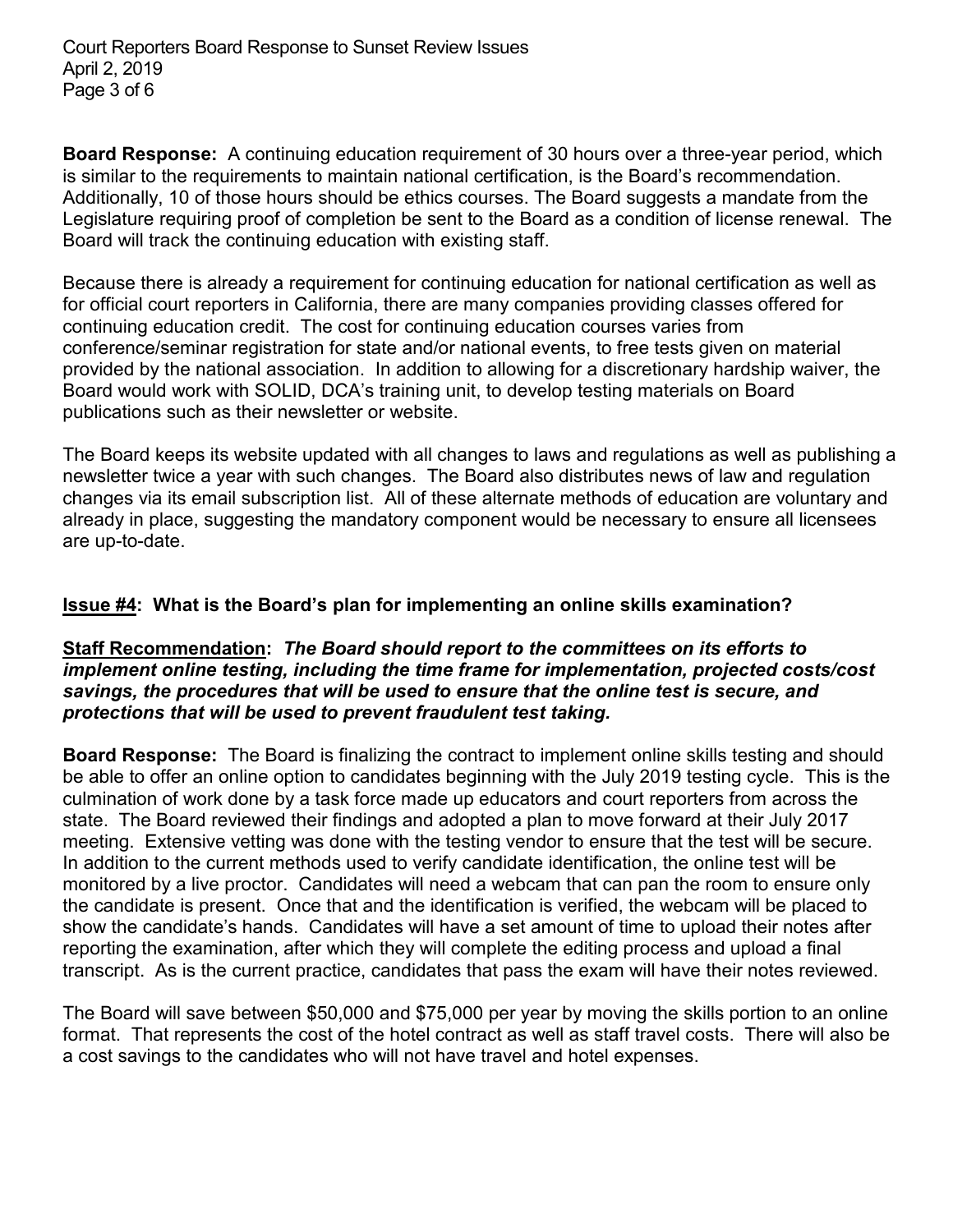Court Reporters Board Response to Sunset Review Issues April 2, 2019 Page 4 of 6

**Issue #5: Does the new test for determining employment status, as prescribed in the court decision Dynamex Operations West Inc. v. Superior Court, have any potential implications for licensees working in the shorthand reporting profession as independent contractors?**

**Staff Recommendation:** *The Board should inform the committees of any discussions it has had about whether the Dynamex decision may somehow impact the current practice of shorthand reporting.*

**Board Response:** The Board has not discussed the Dynamex decision. The current business practice in the freelance arena is for court reporting firms to hire court reporters as independent contractors, and the Dynamex decision will have an impact on that business model. However, the Board has no jurisdiction over whether a firm hires court reporters as employees or as independent contractors.

### **Issue #6: Is the Board able to enforce court reporting statutes against foreign court reporting corporations?**

**Staff Recommendation:** *The Board should advise the Committees as to whether the Board believes that the unpublished appellate ruling in the Holly Moose case indicates that the courts would revisit the Board's authority over out-of-state corporations that arrange shorthand reporting services and whether the Board intends to begin taking disciplinary action against out-of-state corporations for unlicensed practice.* 

**Board Response:** No, the Board is not able to enforce the entirety of court reporting statutes against foreign court reporting corporations, but it can now bring a civil action against them in some instances. Due to the successful passage of Board-sponsored AB 2084 (Kalra), BPC section 8050 was added to the Board's practice act. BPC section 8050 lists those, to include non-licensee-owned firms, that shall not charge for a transcript formatted in violation of the Minimum Transcript Format Standards, which are defined in regulation. Nor may they charge any fees for court transcripts other than the fees set out in the Government Code. Additionally, all transcripts must be made available to all parties at the same time, and all parties must be notified of a request for preparation of all or any portion of a transcript, including excerpts and expedites.

While the remedy for these violations is civil litigation rather than an administrative action directly from the Board, it is now clear that the requirements of this section apply to out-of-state corporations, and there is a civil remedy for violation. As with all enforcement decisions, the Board would investigate and evaluate each complaint individually.

As far as being able to enforce the remaining body of law that pertains to court reporting against foreign court reporting corporations, the Board currently lacks jurisdiction to enforce its laws against foreign corporations because the BPC does not currently authorize "foreign professional corporations" to perform court reporting services (*Court Reporters Board of California v. U.S. Legal Support*, Corrected Final Statement of Decision, 111CV197817, pp 5-6, June 21, 2012).

The Board is currently in a powerless position where it cannot enforce court reporting statutes against foreign court reporting corporations because they do not meet the definition of "foreign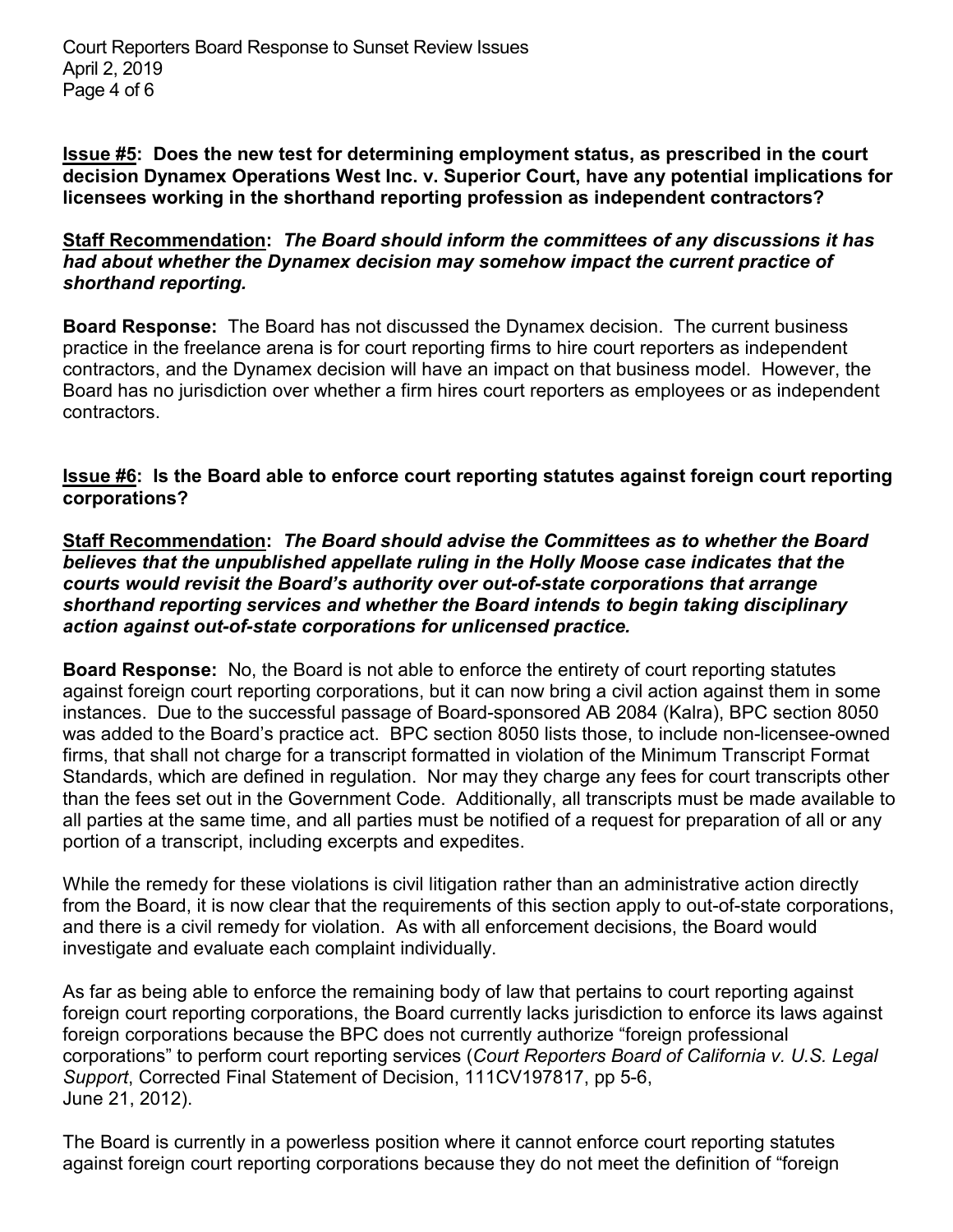Court Reporters Board Response to Sunset Review Issues April 2, 2019 Page 5 of 6

professional corporation" as set out in Corporations Code section 13401(c), yet the Board cannot cite them for unlicensed activity either because there is no requirement for businesses to be licensed with the Board.

The Board cannot speculate based solely upon the unpublished appellate ruling in *Moose v. U.S. Legal* whether the courts would revisit the Board's authority over out-of-state corporations. The Board would rather obtain clarity from the Legislature than use its scarce resources to fund another lawsuit in an unpredictable attempt to clarify jurisdiction. To enforce all court reporting laws universally, the Board would need a statute specifically authorizing foreign professional corporations to perform court reporting services.

Some members of the industry have attempted to characterize the Board's lack of jurisdiction as a lack of willingness to take action against out-of-state corporations for unlicensed practice. Current law is not specific enough for the Board to successfully pursue such an action. Existing law is silent as to foreign professional corporations, neither restricting them from practice nor granting them authority to do so.

To enable the Board to enforce its court reporting statutes and regulations against foreign court reporting corporations, the Board needs a statute added to Article 5, "Shorthand Reporting Corporations" of Chapter 13, of Division 3 of the BPC authorizing "foreign professional corporations" to perform court reporting services. Clarification of jurisdiction from the Legislature would greatly benefit the California consumer, who would then be able to turn to the Board for problems if needed.

## **Issue #7: What is the status of BreEZe implementation by the Board?**

### **Staff Recommendation:** *The Board should update the Committees about the current status of its Organization Change Management Process and the most-recent timelines for replacing its existing information technology system.*

**Board Response:** Facilitated by SOLID, DCA's training unit, the Board has completed all of the mapping of its business processes. In the next step, DCA will be using the business mapping to identify the Board's business requirements. The required Project Approval Lifecycle (PAL) approval process for all technology projects is underway. The Board and DCA have begun drafting the Stage 1 documentation on schedule as of February 2019. As the PAL process moves forward, the Board looks to join other boards to gain efficiencies in the procurement process and identify cost sharing opportunities. The current schedule is as follows:

PAL Stage 1 – Begins 2/2019 PAL Stage 2 – Begins 5/2019 PAL Stage 3 – Begins 9/2019 PAL Stage 4 – Begins 12/2019 Project/Development Begins – 6/2020